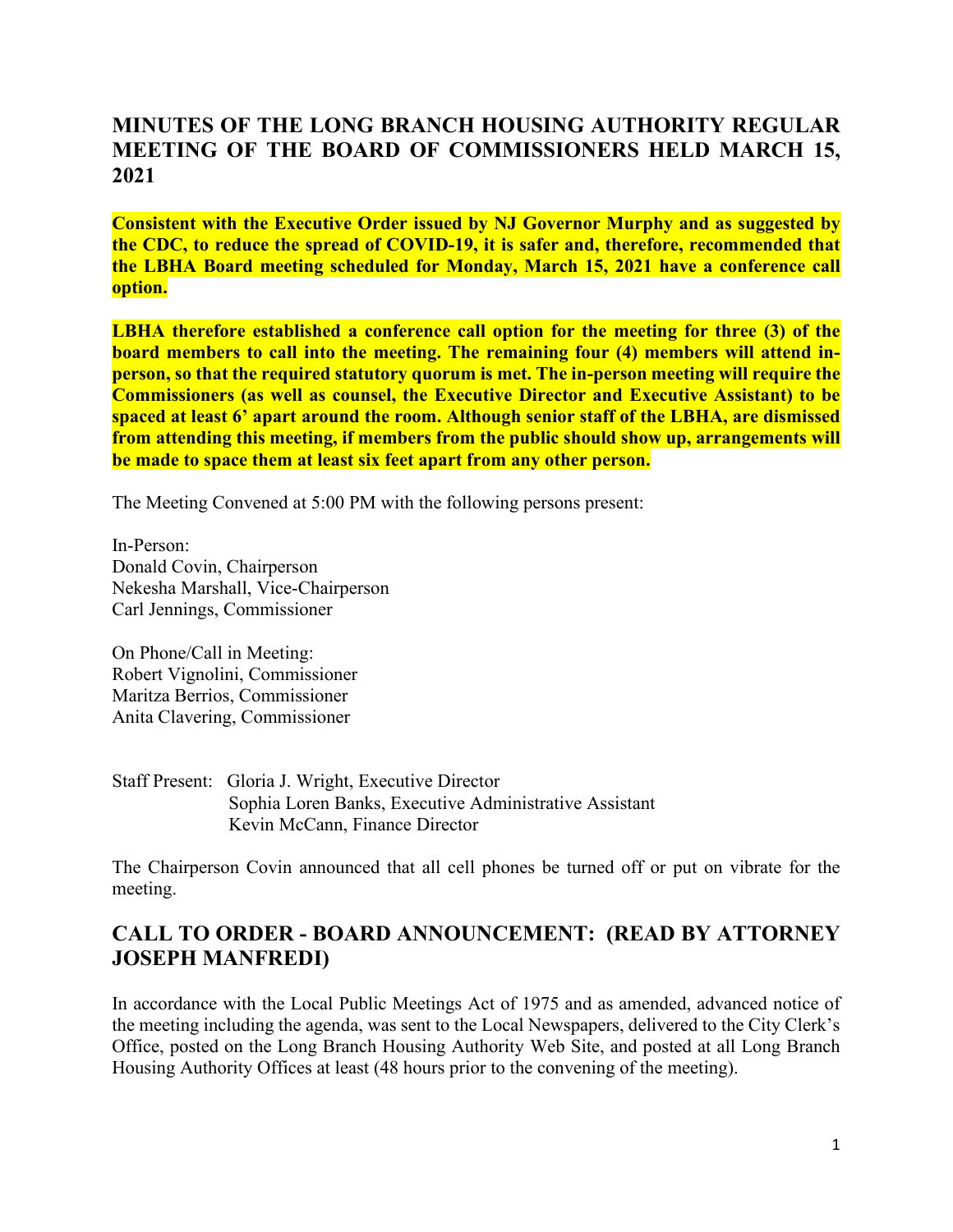# **CHAIRPERSON COVIN LED THE SALUTE TO THE FLAG**

Gloria J Wright, Executive Director opened the meeting with Roll Call. Commissioners present and absent are listed above.

# **NO PUBLIC PRESENT AT MEETING**

# **ADOPTION OF THE PUBLIC SESSION MINUTES OF THE REGULAR MEETING OF FEBRUARY 16, 2021**

Commissioner Jennings made a motion to approve and accept the minutes of the public session of the regular meeting held February 16, 2021, second by Commissioner Vignolini.

Roll Call Vote Taken: Ayes, Commissioners Jennings, Vignolini, Berrios, Clavering, Vice-Chairperson Marshall, and Chairperson Covin.

Opposed, None Abstain, None Absent, None Motion, Carried

#### **EXECUTIVE DIRECTORS REPORT:**

Executive Director Wright provided the board with relevant activities and news for the month of February 2021. Executive Director Wright outlined and summarized the Executive Director's Report provided to the Board.

## **Resolution 03-01-2021 - Resolution approving the list of bills for February 2021, and authorizing the payment of bills**

Vice-Chairperson Marshall stated that finance committee has reviewed the List of bills with the Finance Department and that all questions have been satisfied. Vice-Chairperson Marshall requested a motion to accept and approve Resolution 03-01-2021 the List of Bills in the amount of \$**1,264,843.95** Vice-Chairperson Marshall motioned, seconded by Commissioner Jennings.

Roll Call Vote Taken: Ayes, Commissioners Jennings, Vignolini, Berrios, Clavering, Vice-Chairperson Marshall, and Chairperson Covin.

Opposed, None Abstain, None Absent, None Motion, Carried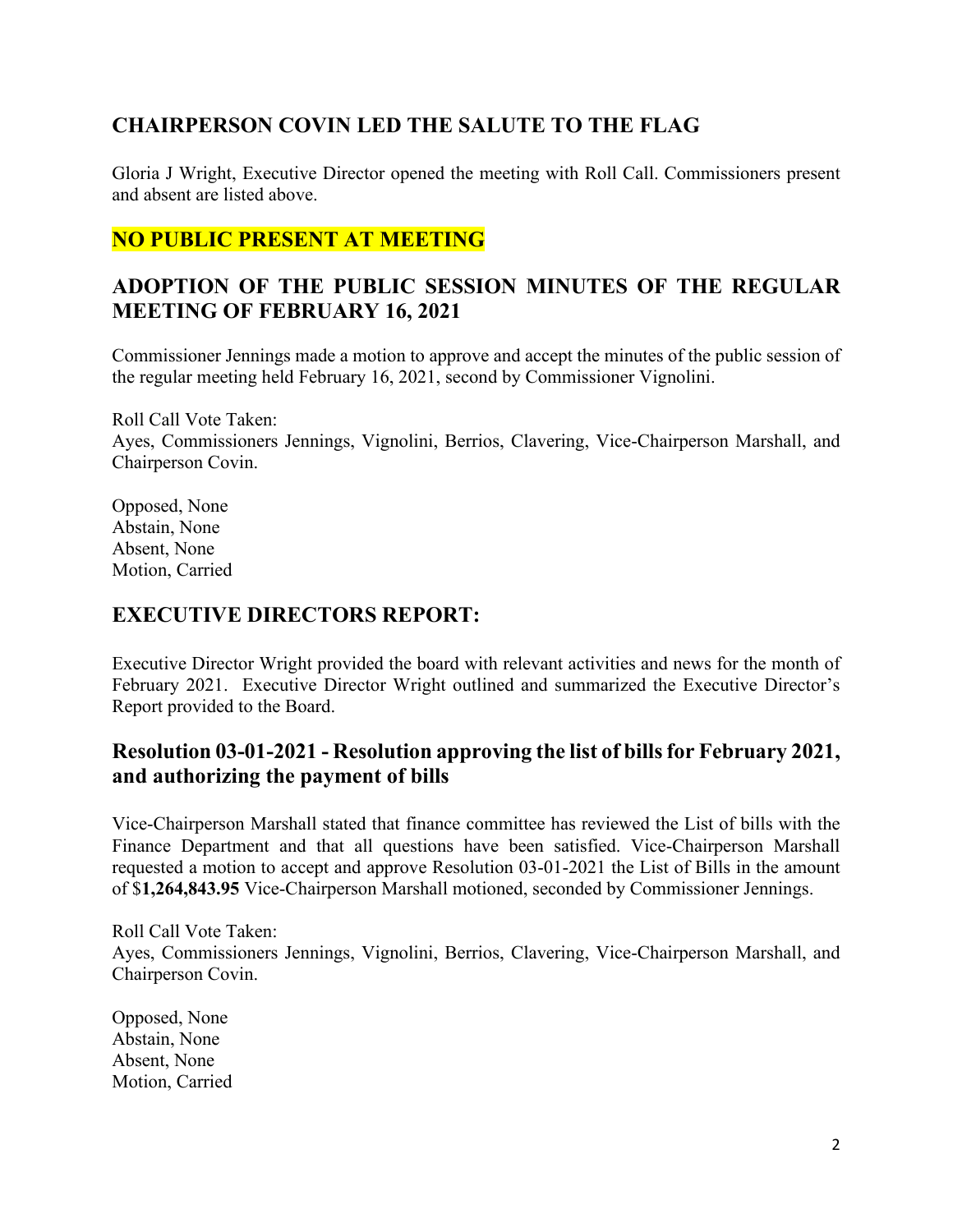# **Resolution 03-02-2021 - Resolution approving the transaction, authorizing a Memorandum of Understanding for use of the Adam Bucky James Center, ratifying past actions**

Commissioner Vignolini made a motion to approve and accept Resolution 03-02-2021, seconded by Vice-Chairperson Marshall.

Roll Call Vote Taken: Ayes, Commissioners Vignolini, Berrios, Clavering, Jennings, Vice-Chairperson Marshall, and Chairperson Covin.

Opposed, None Abstain, None Absent, None Motion, Carried

**Resolution 03-03-2021 - Resolution approving the transaction, approving the LBHA Annual Plan for FY2022, approving the revised Housing Choice Voucher (formerly Section 8) Program Administrative Plan, authorizing the submission of the Annual Plan to the U.S. Department of Housing and Urban Development (HUD)**

Commissioner Vignolini made a motion to approve and accept Resolution 03-03-2021, seconded by Vice-Chairperson Marshall.

Roll Call Vote Taken: Ayes, Commissioners Vignolini, Berrios, Clavering, Jennings, Vice-Chairperson Marshall, and Chairperson Covin.

Opposed, None Abstain, None Absent, None Motion, Carried

## **Resolution 03-04-2021 - Resolution authorizing a Closed Session of the Regular Meeting of the Board of Commissioners on March 15, 2021**

Commissioner Jennings made a motion to approve and accept Resolution 03-04-2021, seconded by Vice-Chairperson Marshall.

Roll Call Vote Taken: Ayes, Commissioners Vignolini, Berrios, Clavering, Jennings, Vice-Chairperson Marshall, and Chairperson Covin.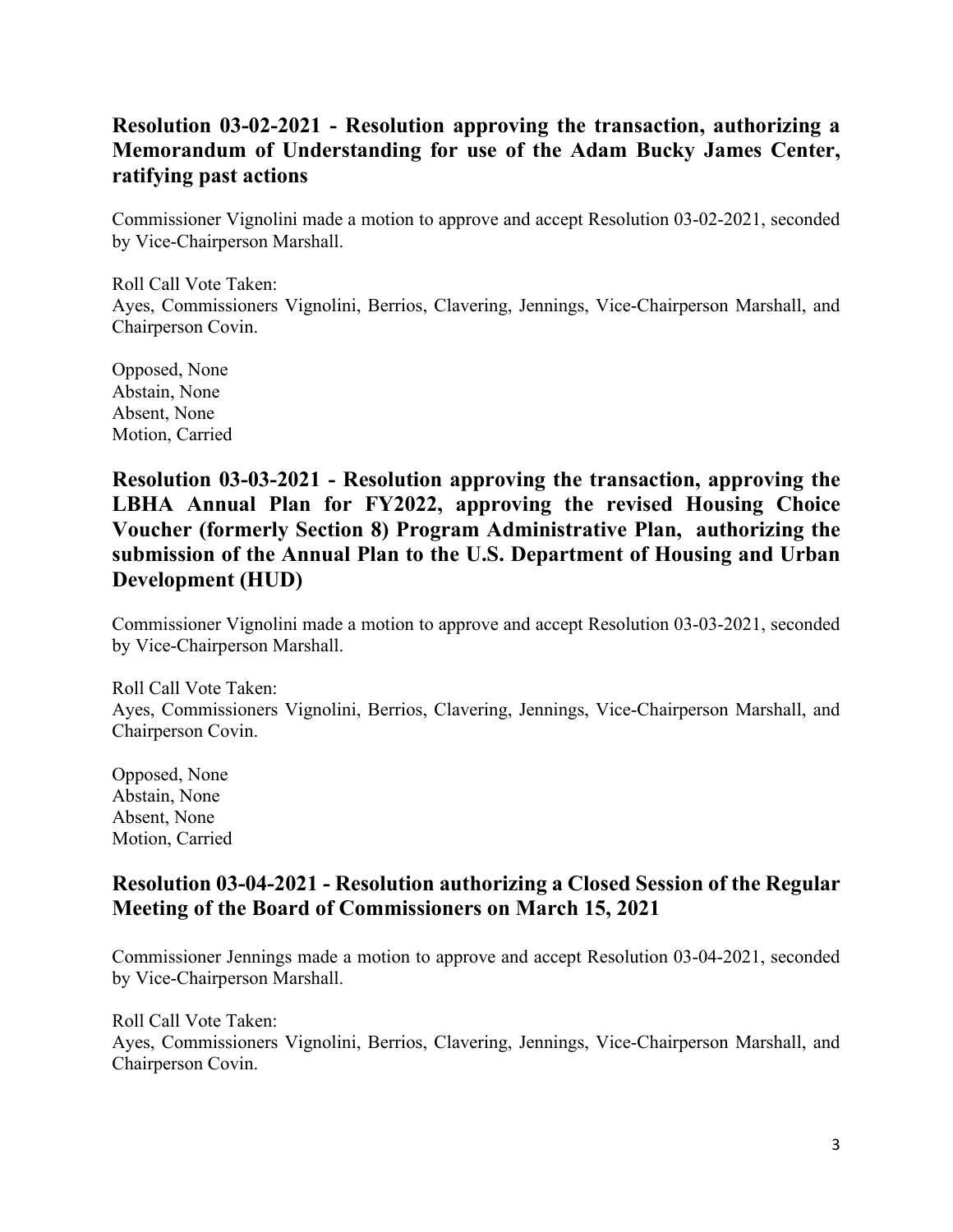Opposed, None Abstain, None Absent, None Motion, Carried

## **OUT OF CLOSED SESSION AT 5:21PM**

#### **Resolution 03-05-2021 - Resolution approving the transaction, granting access to New Jersey Natural Gas Company to enter onto the grounds and buildings at Sea View Manor for environmental site remediation**

Commissioner Jennings made a motion to approve and accept Resolution 03-05-2021, seconded by Commissioner Berrios.

Roll Call Vote Taken: Ayes, Commissioners Vignolini, Berrios, Clavering, Jennings, Vice-Chairperson Marshall, and Chairperson Covin.

Opposed, None Abstain, None Absent, None Motion, Carried

#### **Resolution 03-06-2021 - Resolution Executive Director contract renewal 2021- 2022**

Vice-Chairperson Marshall made a motion to approve and accept Resolution 03-06-2021, seconded by Commissioner Berrios.

Roll Call Vote Taken: Ayes, Commissioners Vignolini, Berrios, Clavering, Jennings, Vice-Chairperson Marshall, and Chairperson Covin.

Opposed, None Abstain, None Absent, None Motion, Carried

# **COMMISSIONERS COMMENTS AND CONCERNS:**

**NO COMMENTS**